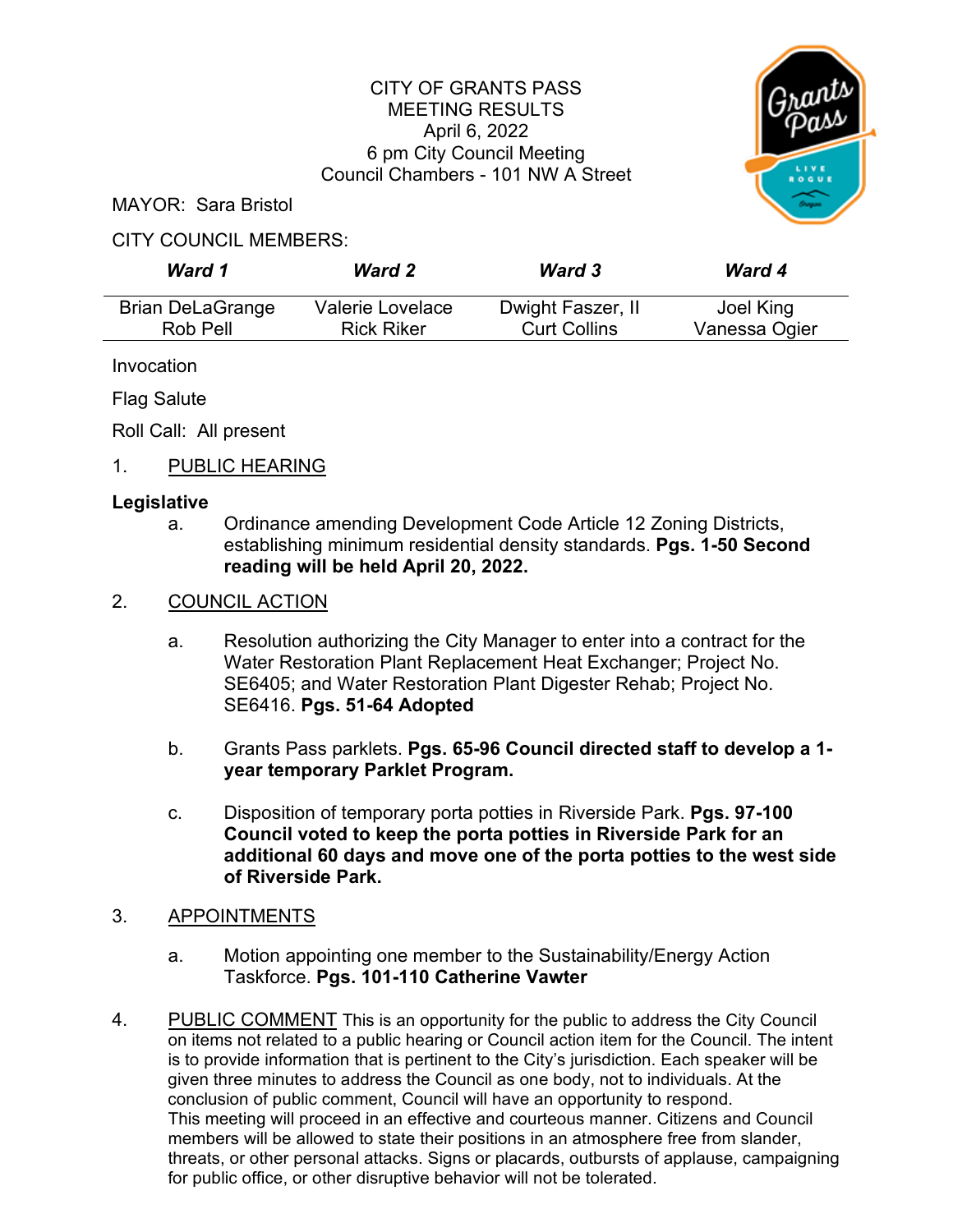If you have a question regarding any government provided service or a current City policy, please contact the City Manager's office in an attempt to resolve the matter.

- a. Opportunity to review public comment
- b. Review emails
- 5. CONSENT AGENDA (Items included are of such routine nature or without controversy so that they may be approved with a single action). *\*Indicates short Staff presentation and Council comment.*
	- a. Resolution authorizing the City Manager to enter into a contract for the Saturday Artisan and Crafters Market lease. **Pgs. 111-116 Adopted**
	- b. Resolution authorizing the City Manager to purchase a replacement Hi-Vac Combination Jet/Vac Truck for the Stormwater Division. **Pgs. 117-150 Adopted**
	- c. Resolution authorizing the City Manager to execute agreements for Water Treatment Plant chemicals – Sodium Hypochlorite. **Pgs. 151-170 Adopted**
	- d. Resolution authorizing the City Manager to execute agreements for Water Treatment Plant chemicals – Aluminum Sulfate. **Pgs. 171-192 Adopted**
	- e. Resolution authorizing the City Manager to execute a sole-source agreement for Water Treatment Plant chemicals – Kemira XL19. **Pgs. 193- 196 Adopted**
	- f. Resolution terminating the declaration of a State of Emergency in Grants Pass due to COVID-19. **Pgs. 197-200 Adopted**
	- g. Motion granting consent to the Committee on Public Art to propose a new public alley beautification project. **Pgs. 201-202 Adopted**
	- h. Motion approving the advertisement of a Call for Artists for the Beaver Parking Lot. **Pgs. 203-206 Adopted**
	- i. Motion acknowledging the receipt of the monthly and quarterly financial reports for quarter ended December 2021. **Pgs. 207-264 Acknowledged**
	- j. Motion approving the minutes of the City Council meeting of March 16, 2022. **Pgs. 265-268 Approved**
	- k. Motion acknowledging the minutes of the Historical Buildings and Sites Commission meeting of February 10, 2022. **Pgs. 269-272 Acknowledged**
	- l. Motion acknowledging the minutes of the Housing Advisory Committee meeting of February 18, 2022. **Pgs. 273-278 Acknowledged**
	- m. Motion acknowledging the minutes of the Urban Tree Advisory Committee meeting of December 13, 2021. **Pgs. 279-282 Acknowledged**
	- n. Motion acknowledging the minutes of the Parks Advisory Committee meeting of November 9, 2021. **Pgs. 283-286 Acknowledged**